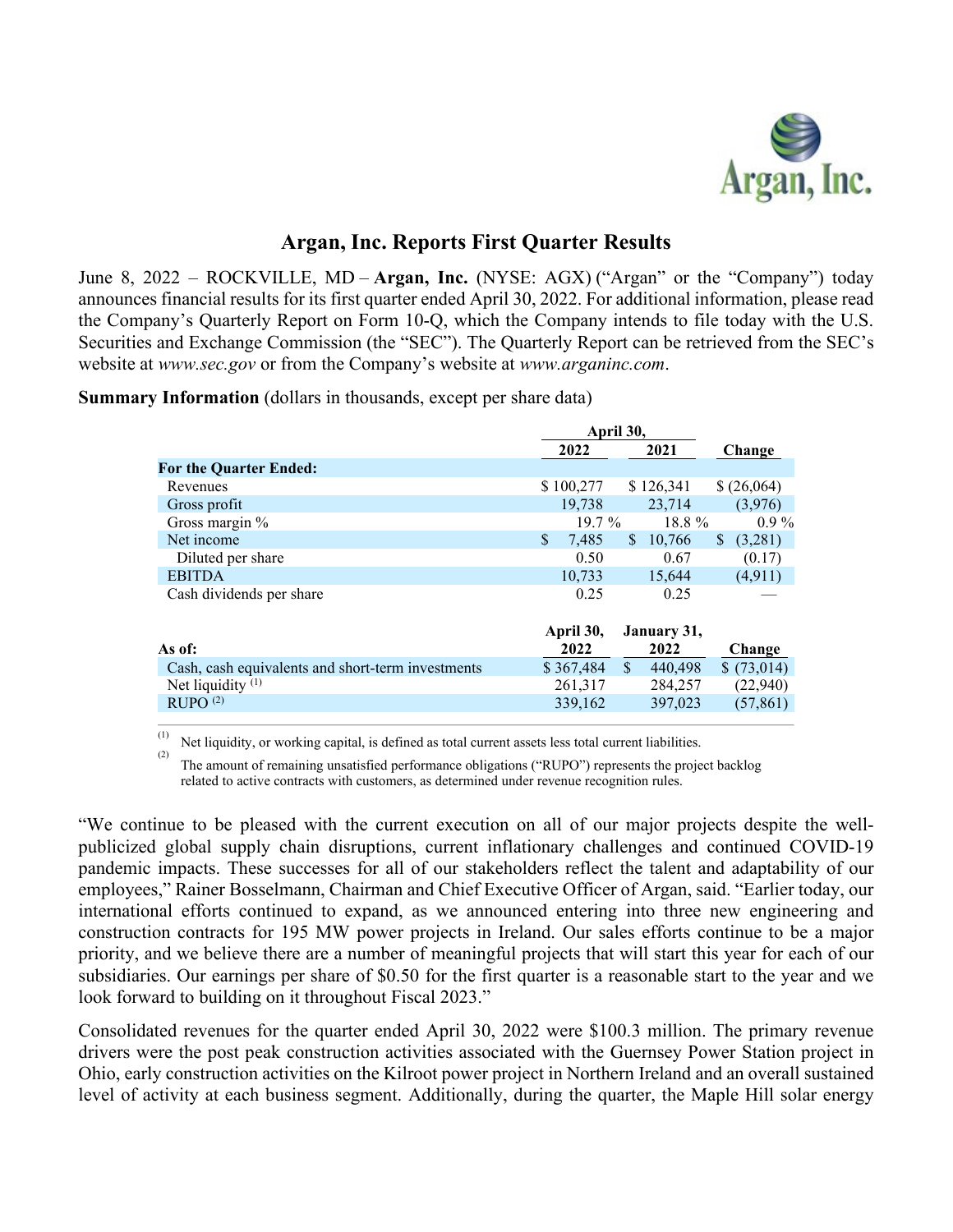project revenues were adversely affected by the market disruption in the supply of photovoltaic panels. Consolidated revenues for the quarter ended April 30, 2021 reflected primarily the peak construction activities associated with the Guernsey Power Station project.

For the three-month period ended April 30, 2022, we reported a consolidated gross profit of approximately \$19.7 million which represented a gross profit percentage of approximately 19.7% of corresponding consolidated revenues. The gross profit percentages of corresponding revenues for the power industry services, industrial services and the telecommunications infrastructure segments were 20.2%, 17.0% and 26.2%, respectively, for the quarter ended April 30, 2022.

Selling, general and administrative expenses for the three months ended April 30, 2022 and 2021, were \$10.6 million and \$9.9 million, respectively. For three months ended April 30, 2022, net income attributable to our stockholders was \$7.5 million, or \$0.50 per diluted share. For the three months ended April 30, 2021, we reported net income attributable to our stockholders in the amount of \$10.8 million, or \$0.67 per diluted share.

As of April 30, 2022, cash, cash equivalents and short-term investments totaled \$367 million and net liquidity was \$261 million; furthermore, the Company had no debt. The \$73 million reduction in cash, cash equivalents and short-term investments from January 31, 2022 reflected the expected cash flow cycle of two significant projects, the payment of dividends and the repurchase of shares. During the three months ended April 30, 2022, the Company repurchased 710,879 shares of common stock at a cost of \$27 million. To date, the Company has repurchased 1,621,808 shares of common stock, or approximately 10% of its outstanding shares, at a cost of approximately \$61.7 million under the \$75 million share repurchase program authorization. The Company's consolidated amount of RUPO was approximately \$339 million as of April 30, 2022.

## **About Argan**

Argan's primary business is providing a full range of services to the power industry, including the renewable energy sector. Argan's service offerings focus on the engineering, procurement and construction of natural gas-fired power plants and renewable energy facilities, along with related commissioning, operations management, maintenance, project development and consulting services, through its Gemma Power Systems and Atlantic Projects Company operations. Argan also owns The Roberts Company, which is a fully integrated fabrication, construction and industrial plant services company, and SMC Infrastructure Solutions, which provides telecommunications infrastructure services.

*Certain matters discussed in this press release may constitute forward-looking statements within the meaning of the federal securities laws. Reference is hereby made to the cautionary statements made by the Company with respect to risk factors set forth in its most recent reports on Form 10-K, Forms 10-Q and other SEC filings. The Company's future financial performance is subject to risks and uncertainties including, but not limited to, the successful addition of new contracts to project backlog, the receipt of corresponding notices to proceed with contract activities, the Company's ability to successfully complete the projects that it obtains and the resurgence of the COVID-19 pandemic due to the spread of various variants. The Company has several signed EPC contracts that have not started and may not start as forecasted due to market and other circumstances beyond its control. Actual results and the timing of certain events could differ materially from those projected in or contemplated by the forward-looking statements due to the risk factors highlighted above and described regularly in the Company's SEC filings.*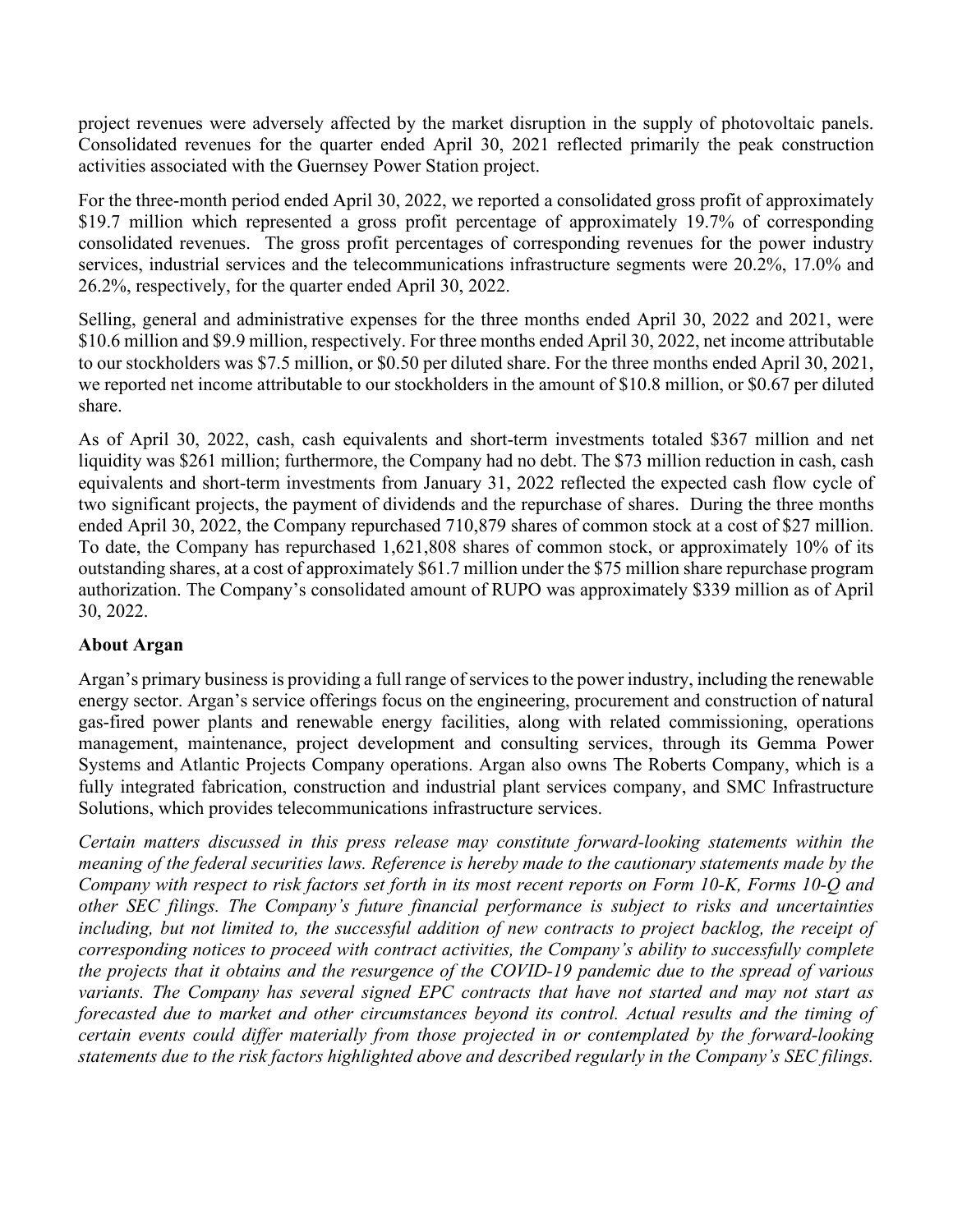Rainer Bosselmann David Watson 301.315.0027 301.315.0027

# **Company Contact:**<br> **Rainer Bosselmann**<br> **Investor Relations Contact:**<br>
David Watson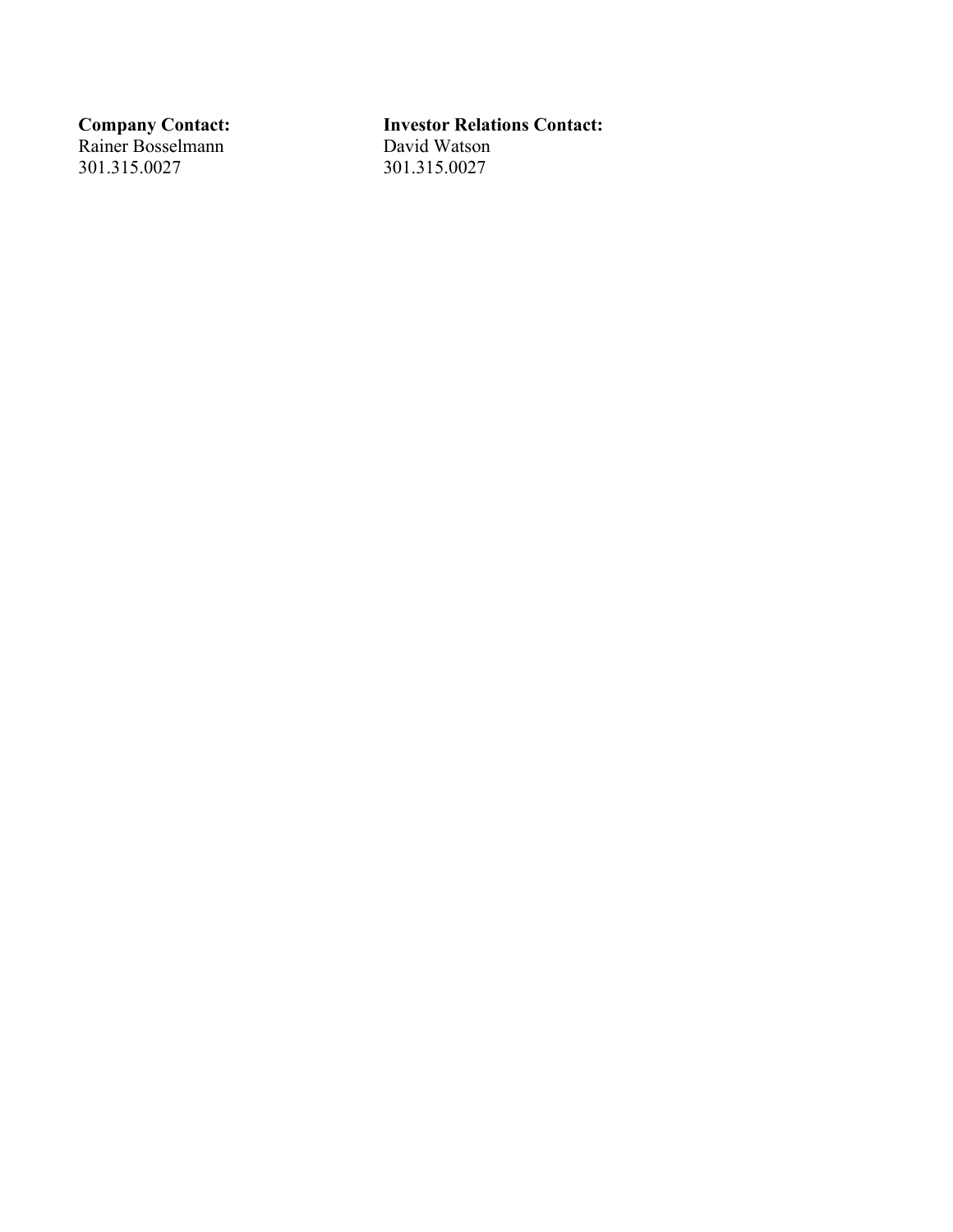### **ARGAN, INC. AND SUBSIDIARIES CONDENSED CONSOLIDATED STATEMENTS OF EARNINGS (In thousands, except per share data) (Unaudited)**

|                                                                 | <b>Three Months Ended</b> |  |               |           |
|-----------------------------------------------------------------|---------------------------|--|---------------|-----------|
|                                                                 | April 30,                 |  |               |           |
|                                                                 | 2022                      |  |               | 2021      |
| <b>REVENUES</b>                                                 | \$100,277                 |  |               | \$126,341 |
| Cost of revenues                                                | 80,539                    |  |               | 102,627   |
| <b>GROSS PROFIT</b>                                             | 19,738                    |  |               | 23,714    |
| Selling, general and administrative expenses                    | 10,575                    |  |               | 9,892     |
| <b>INCOME FROM OPERATIONS</b>                                   | 9,163                     |  |               | 13,822    |
| Other income, net                                               | 595                       |  |               | 712       |
| <b>INCOME BEFORE INCOME TAXES</b>                               | 9,758                     |  |               | 14,534    |
| Income tax expense                                              | (2,273)                   |  |               | (3,768)   |
| <b>NET INCOME</b>                                               | 7,485                     |  |               | 10,766    |
| Net income attributable to the non-controlling interest         |                           |  |               |           |
| NET INCOME ATTRIBUTABLE TO THE STOCKHOLDERS OF ARGAN, INC.      | 7,485                     |  |               | 10,766    |
| Foreign currency translation adjustments                        | (1,264)                   |  |               | (118)     |
| <b>COMPREHENSIVE INCOME ATTRIBUTABLE TO THE STOCKHOLDERS OF</b> |                           |  |               |           |
| ARGAN, INC.                                                     | $\mathbb{S}$<br>6,221     |  | <sup>\$</sup> | 10,648    |
|                                                                 |                           |  |               |           |
| NET INCOME PER SHARE ATTRIBUTABLE TO THE STOCKHOLDERS OF ARGAN, |                           |  |               |           |
| INC.                                                            |                           |  |               |           |
| <b>Basic</b>                                                    | \$<br>0.50                |  | \$            | 0.68      |
| <b>Diluted</b>                                                  | \$<br>0.50                |  | $\mathbf{\$}$ | 0.67      |
|                                                                 |                           |  |               |           |
| <b>WEIGHTED AVERAGE NUMBER OF SHARES OUTSTANDING</b>            |                           |  |               |           |
| <b>Basic</b>                                                    | 14,910                    |  |               | 15,726    |
| <b>Diluted</b>                                                  | 14,992                    |  |               | 15,961    |
|                                                                 |                           |  |               |           |
| <b>CASH DIVIDENDS PER SHARE</b>                                 | \$<br>0.25                |  | \$            | 0.25      |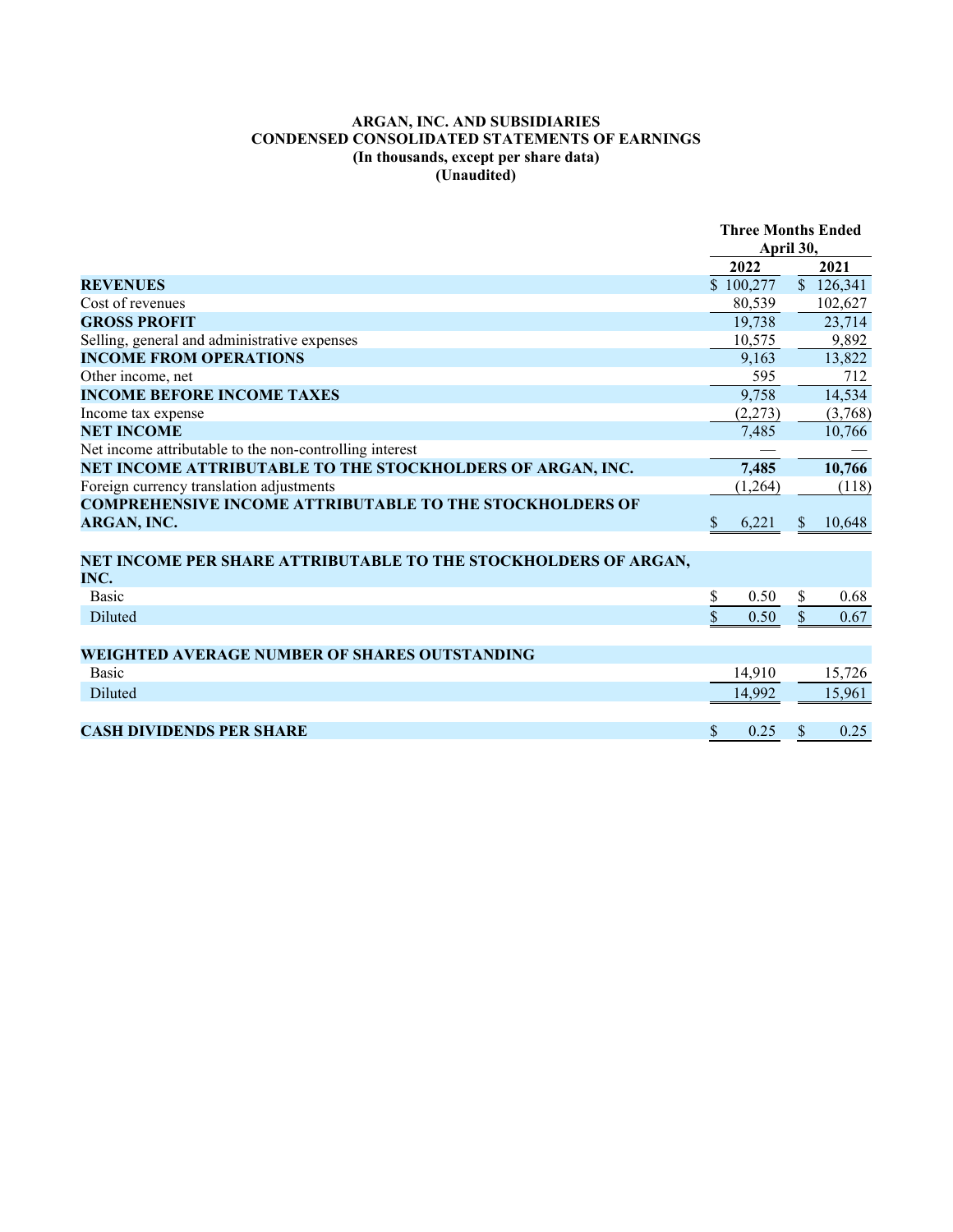### **ARGAN, INC. AND SUBSIDIARIES CONDENSED CONSOLIDATED BALANCE SHEETS (In thousands, except share and per share data)**

|                                                                                                              | April 30,<br>2022 |             |                           | January 31,<br>2022 |  |
|--------------------------------------------------------------------------------------------------------------|-------------------|-------------|---------------------------|---------------------|--|
|                                                                                                              |                   | (Unaudited) |                           |                     |  |
| <b>ASSETS</b>                                                                                                |                   |             |                           |                     |  |
| <b>CURRENT ASSETS</b>                                                                                        |                   |             |                           |                     |  |
| Cash and cash equivalents                                                                                    | \$                | 192,255     | $\boldsymbol{\mathsf{S}}$ | 350,472             |  |
| Short-term investments                                                                                       |                   | 175,229     |                           | 90,026              |  |
| Accounts receivable, net                                                                                     |                   | 36,047      |                           | 26,978              |  |
| Contract assets                                                                                              |                   | 6,880       |                           | 4,904               |  |
| Other current assets                                                                                         |                   | 37,180      |                           | 34,904              |  |
| <b>TOTAL CURRENT ASSETS</b>                                                                                  |                   | 447,591     |                           | 507,284             |  |
| Property, plant and equipment, net                                                                           |                   | 9,936       |                           | 10,460              |  |
| Goodwill                                                                                                     |                   | 28,033      |                           | 28,033              |  |
| Other purchased intangible assets, net                                                                       |                   | 3,175       |                           | 3,322               |  |
| Right-of-use, deferred tax and other assets                                                                  |                   | 4,075       |                           | 4,486               |  |
| <b>TOTAL ASSETS</b>                                                                                          | \$                | 492,810     | $\mathcal{S}$             | 553,585             |  |
|                                                                                                              |                   |             |                           |                     |  |
| <b>LIABILITIES AND EQUITY</b>                                                                                |                   |             |                           |                     |  |
| <b>CURRENT LIABILITIES</b>                                                                                   |                   |             |                           |                     |  |
| Accounts payable                                                                                             | $\sqrt{\ }$       | 39,942      | $\mathcal{S}$             | 41,822              |  |
| Accrued expenses                                                                                             |                   | 39,365      |                           | 53,315              |  |
| Contract liabilities                                                                                         |                   | 106,967     |                           | 127,890             |  |
| <b>TOTAL CURRENT LIABILITIES</b>                                                                             |                   | 186,274     |                           | 223,027             |  |
| Noncurrent liabilities                                                                                       |                   | 4,523       |                           | 4,963               |  |
|                                                                                                              |                   |             |                           |                     |  |
| <b>TOTAL LIABILITIES</b>                                                                                     |                   | 190,797     |                           | 227,990             |  |
|                                                                                                              |                   |             |                           |                     |  |
| <b>COMMITMENTS AND CONTINGENCIES</b>                                                                         |                   |             |                           |                     |  |
|                                                                                                              |                   |             |                           |                     |  |
| <b>STOCKHOLDERS' EQUITY</b>                                                                                  |                   |             |                           |                     |  |
| Preferred stock, par value \$0.10 per share – 500,000 shares authorized; no shares issued and<br>outstanding |                   |             |                           |                     |  |
| Common stock, par value \$0.15 per share $-30,000,000$ shares authorized; 15,827,772 and                     |                   |             |                           |                     |  |
| 15,788,673 shares issued at April 30, 2022 and January 31, 2022, respectively; 14,585,908                    |                   |             |                           |                     |  |
| and 15,257,688 shares outstanding at April 30, 2022 and January 31, 2022, respectively                       |                   | 2,374       |                           | 2,368               |  |
| Additional paid-in capital                                                                                   |                   | 159,170     |                           | 158,190             |  |
| Retained earnings                                                                                            |                   | 192,463     |                           | 188,690             |  |
| Less treasury stock, at $cost - 1,241,864$ and 530,985 shares at April 30, 2022 and January                  |                   |             |                           |                     |  |
| 31, 2022, respectively                                                                                       |                   | (47, 482)   |                           | (20, 405)           |  |
| Accumulated other comprehensive loss                                                                         |                   | (3,715)     |                           | (2, 451)            |  |
| <b>TOTAL STOCKHOLDERS' EQUITY</b>                                                                            |                   | 302,810     |                           | 326,392             |  |
| Non-controlling interest                                                                                     |                   | (797)       |                           | (797)               |  |
| <b>TOTAL EQUITY</b>                                                                                          |                   | 302,013     |                           | 325,595             |  |
|                                                                                                              |                   |             | \$                        |                     |  |
| <b>TOTAL LIABILITIES AND EQUITY</b>                                                                          | \$                | 492,810     |                           | 553,585             |  |